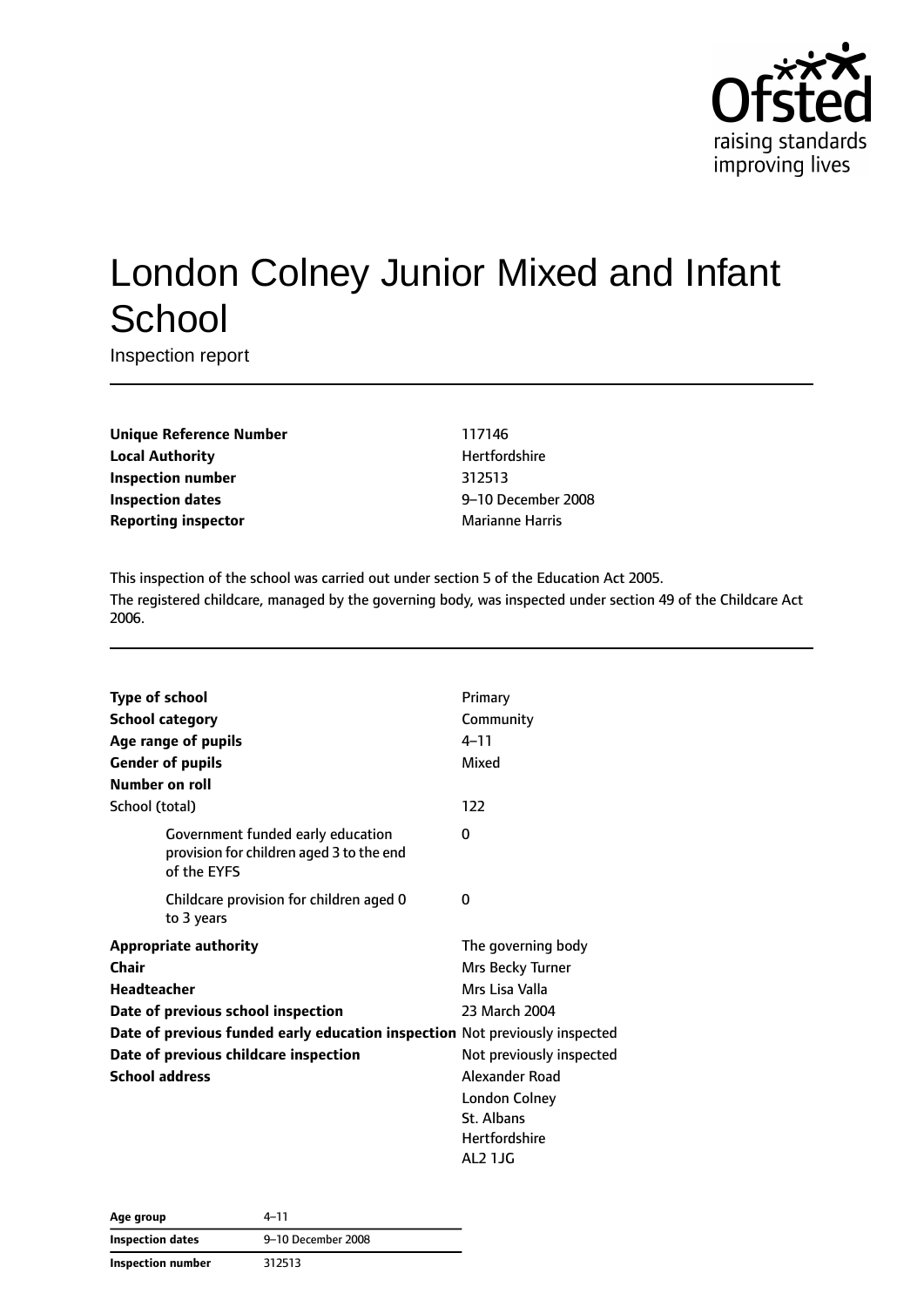**Telephone number** 01727823283 **Fax number** 01727822785

| Age group               | 4–11               |
|-------------------------|--------------------|
| <b>Inspection dates</b> | 9-10 December 2008 |
| Inspection number       | 312513             |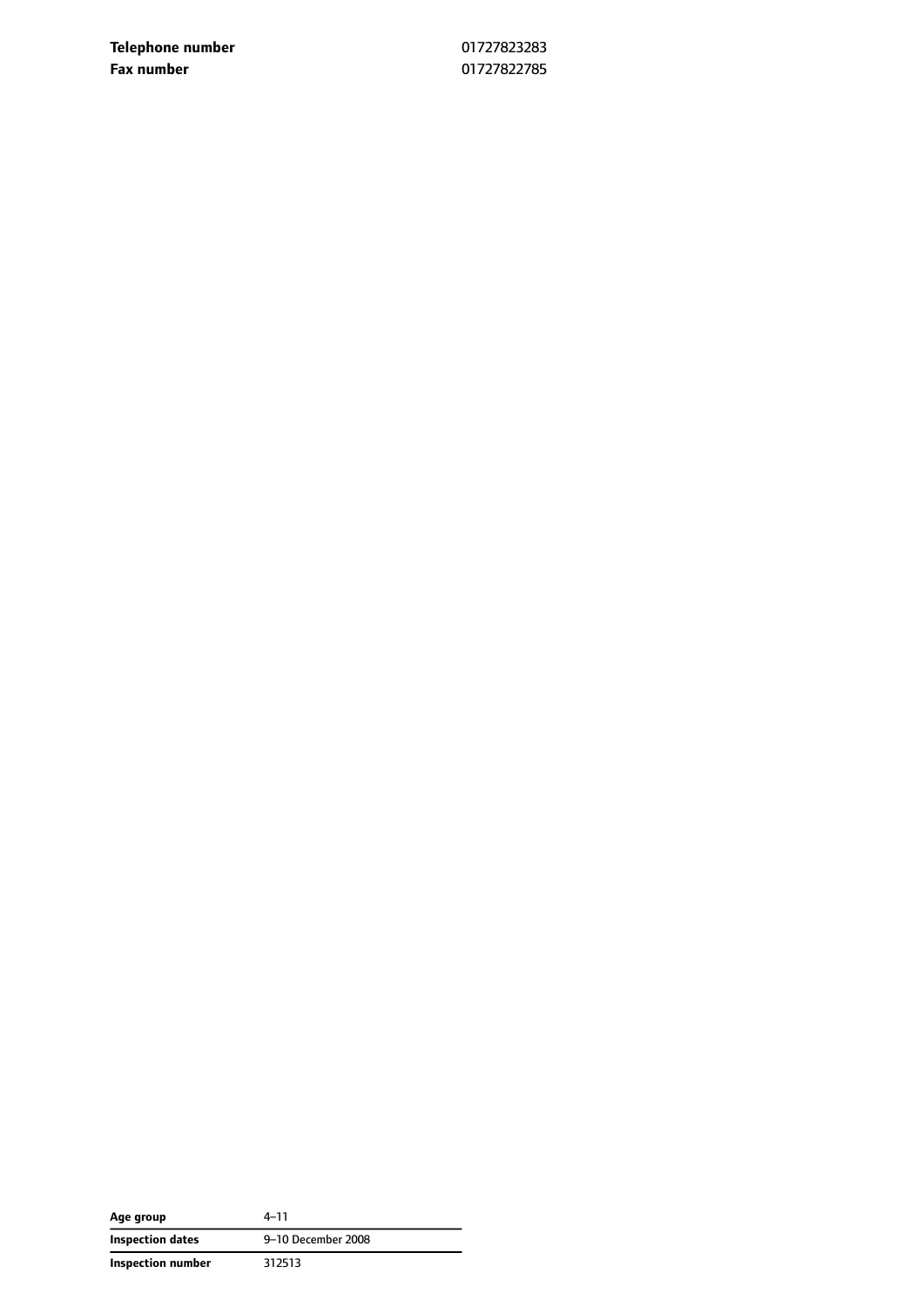.

<sup>©</sup> Crown copyright 2008

Website: www.ofsted.gov.uk

This document may be reproduced in whole or in part for non-commercial educational purposes, provided that the information quoted is reproduced without adaptation and the source and date of publication are stated.

Further copies of this report are obtainable from the school. Under the Education Act 2005, the school must provide a copy of this report free of charge to certain categories of people. A charge not exceeding the full cost of reproduction may be made for any other copies supplied.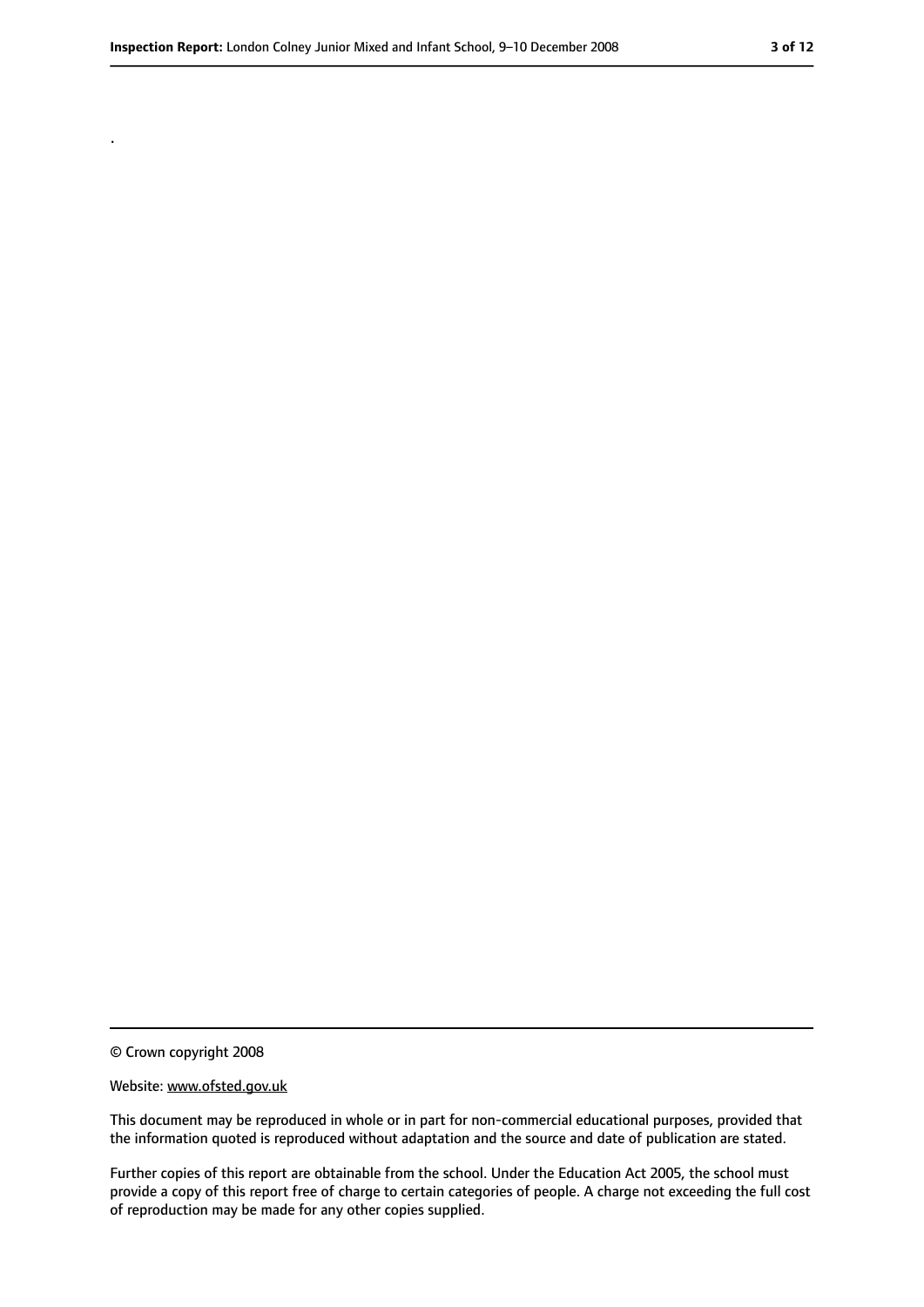# **Introduction**

The inspection was carried out by an Additional Inspector.

### **Description of the school**

This is a smaller than average primary school. Almost half of its pupils come from an Asian background and the rest have a mainly White British heritage. The proportion of pupils who are at an early stage of learning English is higher than usually found and many enter school speaking very little English. The proportion of pupils who are identified as having learning difficulties and/or disabilities is about average, although the number who have a statement of special educational need is higher than usual. Although these pupils' needs vary, they are mainly for speech, communication and learning difficulties. A small number of pupils are from travelling communities and attend school for part of the year. The school has provision for children in the Early Years Foundation Stage (EYFS) and children enter school with skills and knowledge that are well below those expected for their age. The headteacher has been in post a little over a year. The Teatime Funtime Club, which is separately managed, meets on the site and provides after school and holiday care.

### **Key for inspection grades**

| Grade 1 | Outstanding  |
|---------|--------------|
| Grade 2 | Good         |
| Grade 3 | Satisfactory |
| Grade 4 | Inadequate   |
|         |              |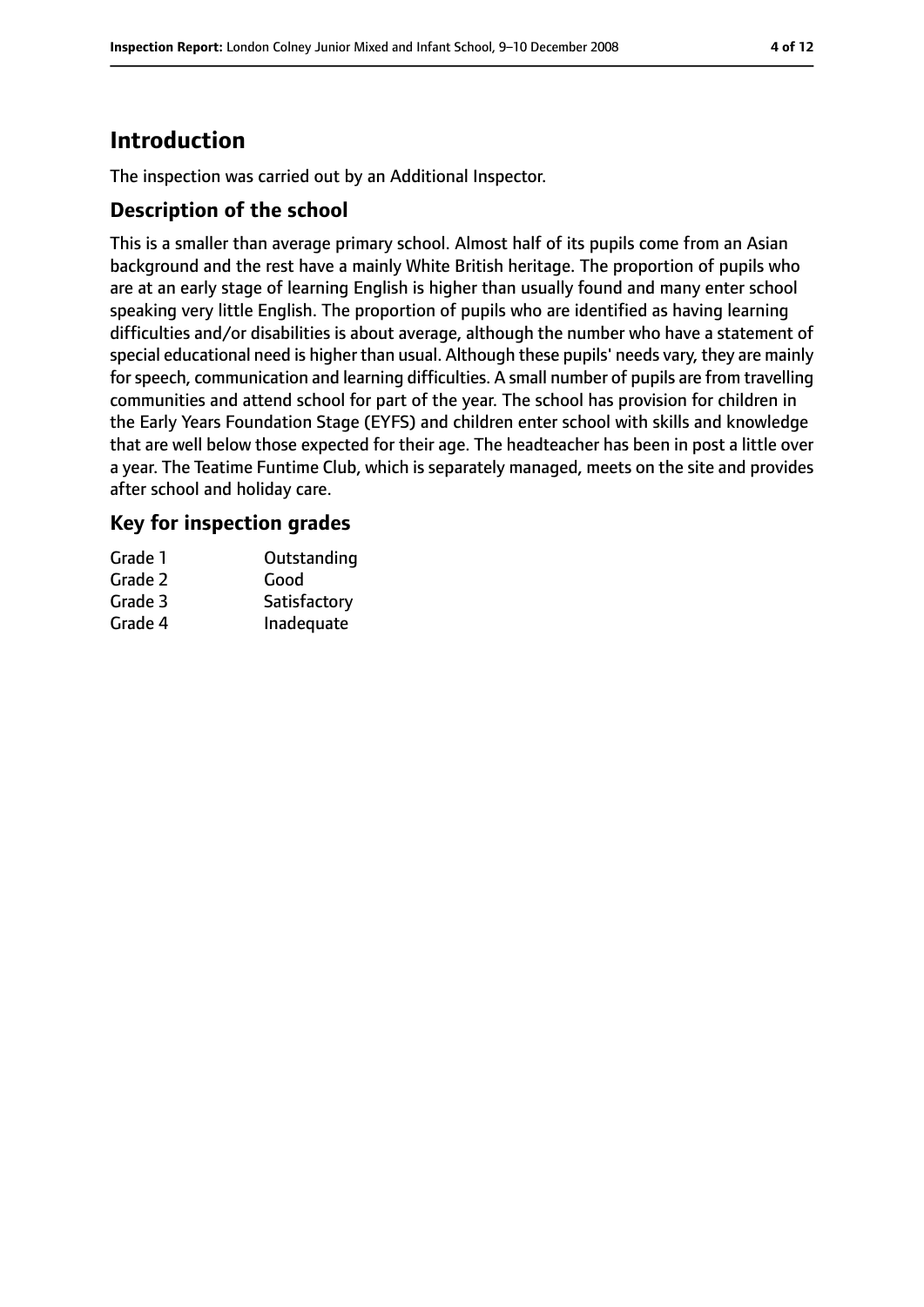# **Overall effectiveness of the school**

#### **Grade: 3**

This school provides a satisfactory standard of education and is improving. After a time of turbulence, when standards dropped and leadership was uncertain, improvement is secure. Some good features are evident. Parents are particularly supportive about what is provided and one wrote, 'It is like one big happy family. My child was once very shy but is now the opposite.'

Standards are beginning to rise. However, progressthrough the school is not consistent between age groups or subjects. Nevertheless, despite their low starting points, by the time they leave at the end of Year 6, pupils' standards are close to average and they have achieved satisfactorily. Standards in writing, however, are below average, because progress is very uneven across the age groups. As a result, pupils do not achieve as well in this aspect of their work as they do in reading, mathematics and science. In mathematics, by the end of Year 6, the leadership and management of the school have had much success in raising standards to average. The senior leadership team has set challenging targets for future improvement and are tracking progress to make sure that pupils are progressing more consistently.

Pupils' personal development and well-being is a strength of the school. They behave well, comment on the improvements made as a result of their suggestions and demonstrate a good understanding of keeping healthy and safe. They know that there is always an adult they can turn to if they have a problem. They confirm that they all get along well together. They are learning about environmental issues and working towards becoming an eco-school. Attendance is around average and they enjoy school. They are working towards the 'Healthy Schools' status. Pupils receive satisfactory preparation for the next stage of their education and future economic well-being. Pupils' personal development is good because they are well cared for, guided and supported. Child protection systems are robust and pupils' targets are clear and displayed effectively.

The pupils enjoy a good curriculum that is well enriched by visits and extra activities. Many clubs provide a wide variety of activities such as music, sport, art and drama. Pupils in Year 4 learn a brass instrument and those in Years 4 - 6 learn German. Many lessons are interesting and exciting, although the quality of teaching and learning is satisfactory overall. This is because in some lessons it is not made clear what the pupils are going to learn, or what steps they need to take in order to be successful, thereby slowing rates of progress.

Since the last inspection, the school has improved satisfactorily. The leadership and management of the school is satisfactory overall, although the leadership provided by the headteacher is good. She has formed a new senior leadership team that has undergone training in order to be effective. This team is keen to help the school improve further and they are beginning to operate well as a unit. However, not enough time has yet passed for them to put their training into full effect. Governors are well informed and are very supportive of the school, and are beginning to question the school's performance. Recent improvement, the growing confidence of senior leaders in monitoring and evaluating performance and the strong guidance of the headteacher suggest that the capacity to improve further is now good.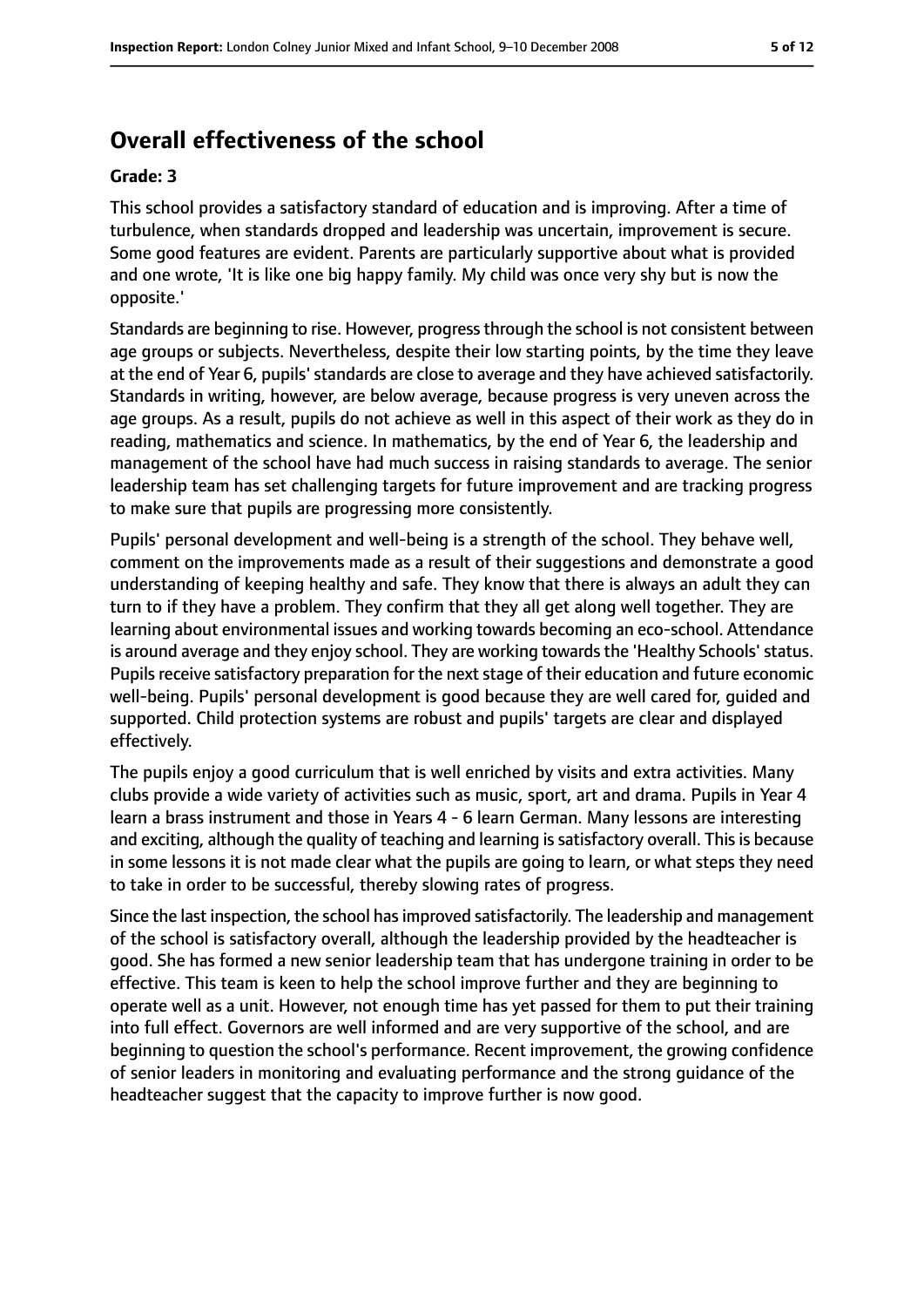# **Effectiveness of the Early Years Foundation Stage**

#### **Grade: 2**

By the time they enter Year 1, children in the EYFS make good progress and reach standards that are close to those expected for their age. All areas of learning are thoroughly planned, producing a good balance of activities that children choose for themselves and those that adults lead. Children learn basic skills effectively. Early reading and writing skills are promoted well and children learn to form letters correctly and begin to explore the sound that each letter makes. They count to ten and beyond and are confident when accurately matching a number to objects. Children make most progress in their personal development. They settle into school well and quickly become accustomed to the routines of the day. They play together excitedly and enjoy exploring the outside area. Children who are at an early stage of learning English make good progress in learning the language. Adults in the EYFS work particularly hard to ensure that these children are included in everything. The staff are very good role models, developing children's vocabulary and confidence. Through activities, such as story telling, children learn quickly to respond to clear questions and to speak in English. The EYFS is well led and managed with clear systems for ensuring that children are introduced to school effectively and that parents understand how to help their children learn. Assessments are thorough and the booklets that detail what the children have achieved in the Reception class are particularly effective in showing all the activities that each child participates in and how much progress they have made.

### **What the school should do to improve further**

- Raise standards in writing, so pupils achieve at least as well in this area as they do in reading and mathematics.
- Ensure that pupils in every lesson understand what it is they are expected to learn and how to learn it.

A small proportion of the schools whose overall effectiveness is judged satisfactory but which have areas of underperformance will receive a monitoring visit by an Ofsted inspector before their next section 5 inspection.

# **Achievement and standards**

#### **Grade: 3**

Achievement and progress are satisfactory. While many pupils reach standards close to those expected for their age, variation is apparent in the different age groups and between subjects. By the end of Year 2, teacher assessments show that pupils are around average in reading, writing and mathematics, which represents good progress and achievement. However, by the end of Year 6, standards remain close to average, so progress and achievement are now satisfactory, rather than good. In reading and mathematics, provisional test results indicate performance at around the expected levels. However, pupils make slower progress in writing and standards in this area are below average. Nevertheless, many pupils who are at an early stage of learning English make good progress and often reach average standards, with some reaching a higher than expected level. Due to effective support, pupils with learning difficulties and/or disabilities can access lessons and make satisfactory progress. Pupils from travelling communities receive effective support when they are in school and so they settle well and enjoy learning.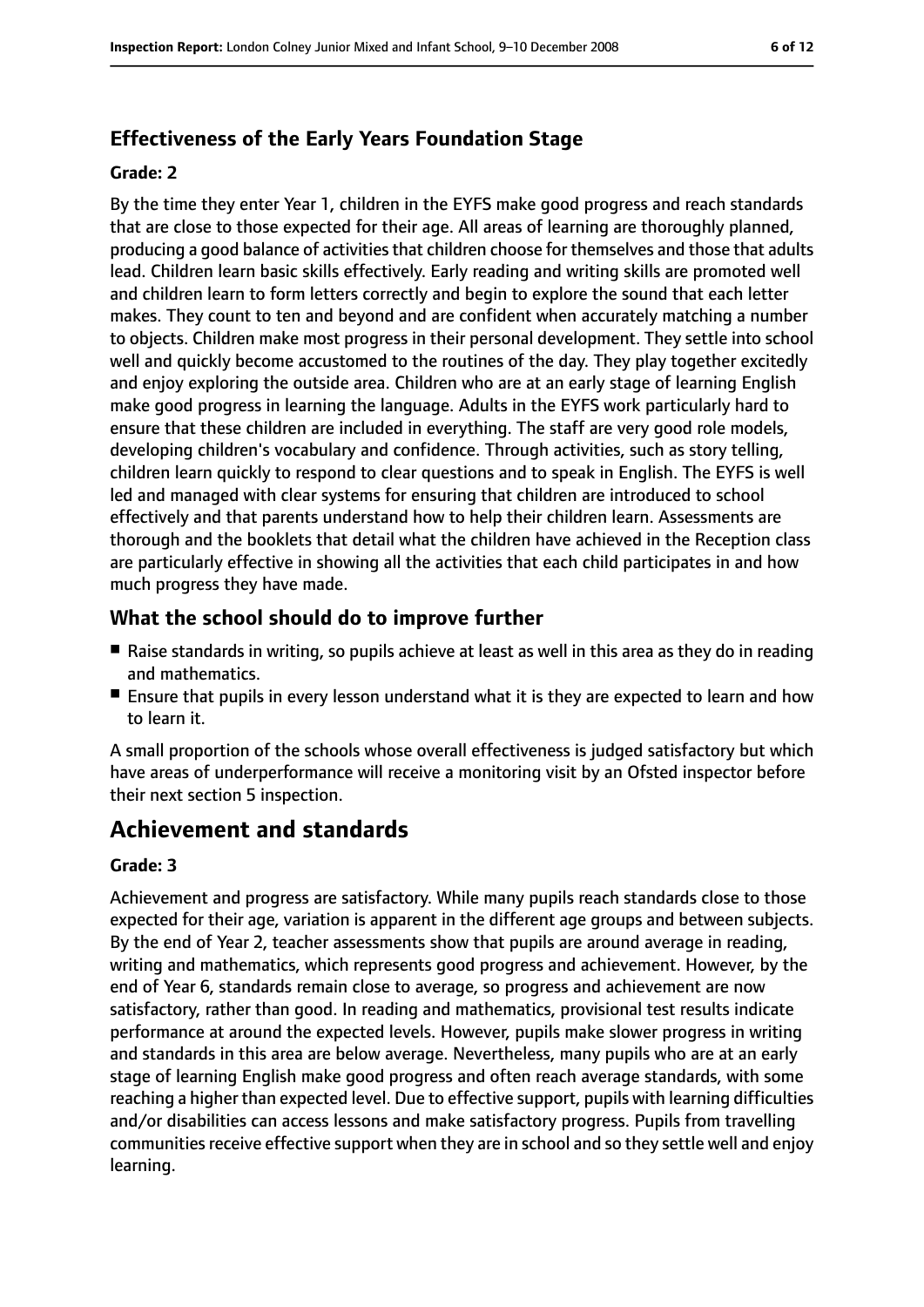# **Personal development and well-being**

#### **Grade: 2**

Pupils are very happy at school. They enjoy learning and helping each other. They are particularly proud of the way that they look after each other. One pupil commented that, 'You are never alone in the playground because someone will come and play with you.' The older pupils enjoy taking on the role of play leaders so that break times are purposeful. They sort out minor incidents and make sure that the younger ones have fun. Behaviour in the school is good. Pupils comment that the behaviour system works well and many more pupils have a letter home for good behaviour than those who have one home for inappropriate activity. Pupils get along together very well. They have a good understanding about the different cultures represented in the school and talk excitedly about the recent Eid party enjoyed by all of them. Throughout the school pupils have a good understanding about how to eat healthily and keep safe. Pupils' spiritual, moral, social and cultural development is good. An atmosphere of mutual respect pervades the school where various religious beliefs are accepted and celebrated. Pupils are especially keen to raise money for both local and national charities and the school council talk enthusiastically about the plans they have for raising even more. Attendance is rising after a time when it was below average. It is now close to the national figure.

# **Quality of provision**

### **Teaching and learning**

#### **Grade: 3**

Teaching and learning are of inconsistent quality and this affects the progress that pupils make over their time in school. In most lessons teachers have high expectations of what pupils can achieve. They explain the purpose of each lesson, checking that pupils have understood what they are learning. The steps that pupils have to take in order to be successful are clearly detailed, and pupils make good progress. Teachers provide pupils with time to talk in pairs, enabling them to share their ideas before discussing them with the rest of the class. This is very effective. It ensures all pupils are included in introductions to or ends of lessons. However, there are a few lessons where clarity of this quality is lacking, and pupils are left wondering what the teacher wants them to do and how to do it.

### **Curriculum and other activities**

#### **Grade: 2**

The staff have worked on improving the curriculum, so it is exciting and engaging for all pupils. Pupils comment on the good range of extra activities available, including residential opportunities where they explore the environment. Special weeks and days are provided, so pupils explore, for example, particular scientific matters in depth or look at healthy eating and what it means in school. Visits into the local area and beyond further enrich learning and pupils learn about places of interest near to home as well as those further away. Sessions that promote pupils' personal, social and health education are particularly successful in enabling them to talk about their concerns and teaching them about the changes they may experience as they grow up.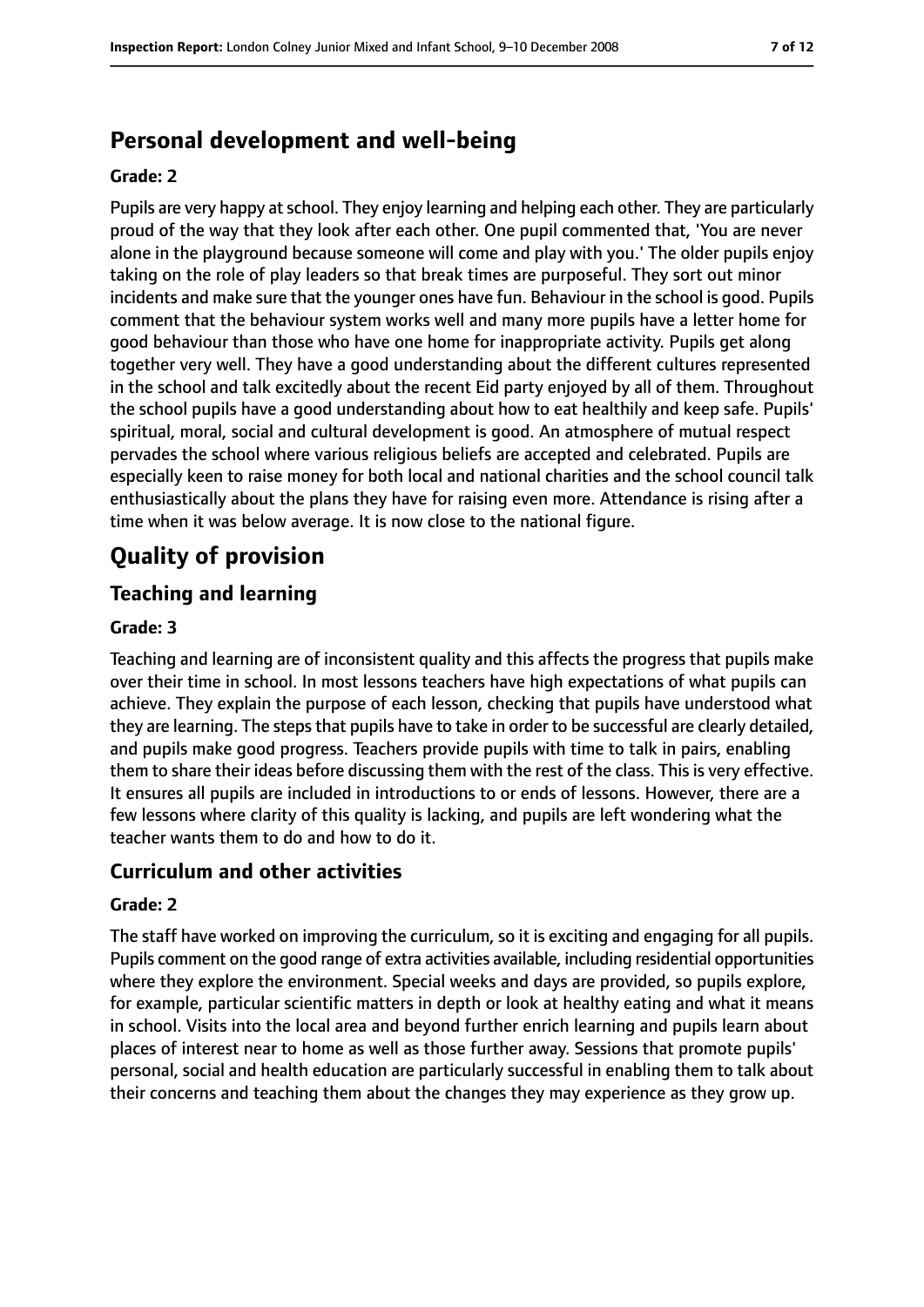#### **Care, guidance and support**

#### **Grade: 2**

Pupils' personal development and well-being is good because it is promoted well within the school. Clear behaviour systems are known to all and have been successful in improving behaviour. Pupils with learning difficulties and/or disabilities are well supported. When appropriate, individual education plans are drawn up, so that parents, teachers and pupils can be involved in supporting learning. Teaching assistants are particularly successful in supporting pupils with learning difficulties and/or disabilities. Pupils at an early stage of learning English receive good support from within the school, as well as specialist help from outside agencies. Procedures for making sure that pupils are safe are robust and follow the local authority's guidance. The staff have set targets for their pupils so that it is clear what they are aiming for in order to reach higher standards. Marking in books is positive, and often gives encouragement as well as points for improvement.

### **Leadership and management**

#### **Grade: 3**

Under the good leadership of the headteacher, standards in the school are beginning to rise. A new senior leadership team has just been put in place. Its impact is not yet fully evident because they are so new. However, they are working well as an enthusiastic team and have planned well to help the school move forward. The governors are satisfactorily involved in the school and are increasingly well informed about the strengths and weaknesses in provision. The staff have made good use of outside agencies to bring about improvement. Translators are used to help families who speak very little English. Specialist help is sought for pupils who have learning difficulties and/or disabilities and staff are well trained to meet the needs of these pupils. Systems for tracking the progress that pupils make are ensuring that any who fall behind are quickly identified and supported. The school has been particularly successful in promoting community cohesion. Within the school, all are included and the beliefs, culture and customs of others are explored and celebrated effectively. Racial harmony is promoted strongly and effectively, helping to bind the community together.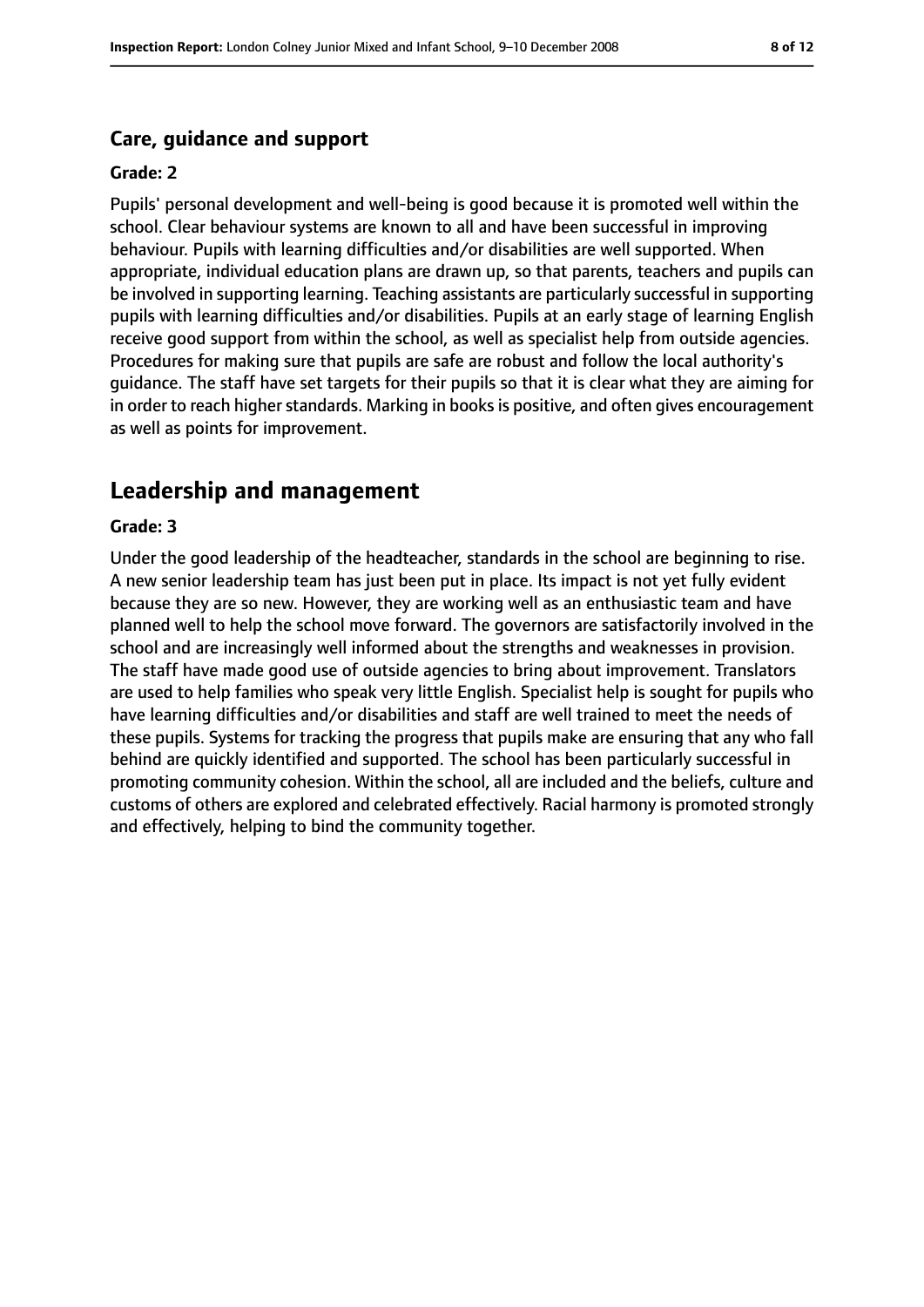**Any complaints about the inspection or the report should be made following the procedures set out in the guidance 'Complaints about school inspection', which is available from Ofsted's website: www.ofsted.gov.uk.**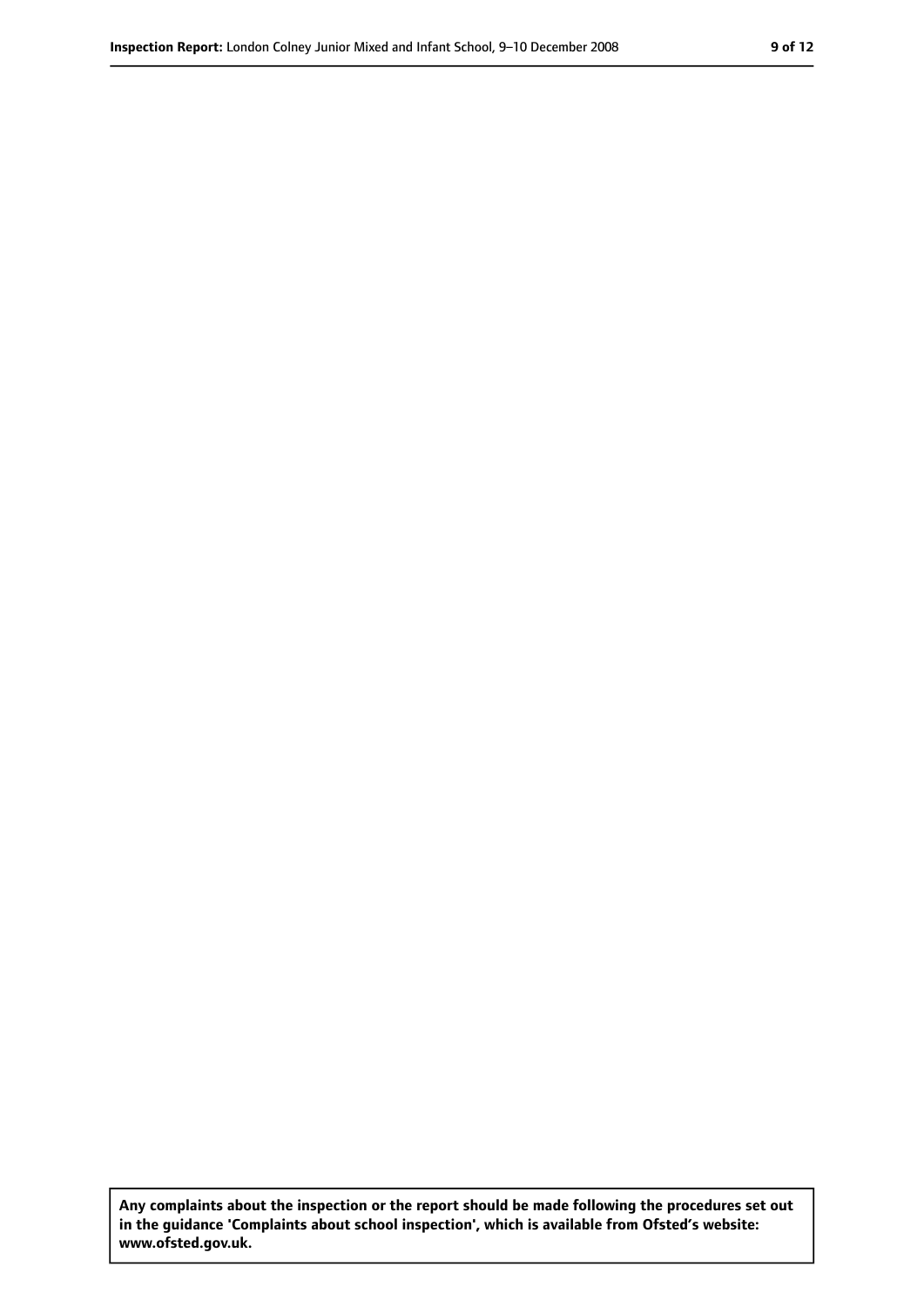# **Inspection judgements**

| ˈ Key to judgements: grade 1 is outstanding, grade 2 good, grade 3 satisfactory, and | <b>School</b>  |
|--------------------------------------------------------------------------------------|----------------|
| arade 4 inadequate                                                                   | <b>Overall</b> |

### **Overall effectiveness**

| How effective, efficient and inclusive is the provision of<br>education, integrated care and any extended services in meeting the<br>needs of learners? |     |
|---------------------------------------------------------------------------------------------------------------------------------------------------------|-----|
| Effective steps have been taken to promote improvement since the last<br>inspection                                                                     | Yes |
| How well does the school work in partnership with others to promote learners'<br>well being?                                                            |     |
| The capacity to make any necessary improvements                                                                                                         |     |

# **Effectiveness of the Early Years Foundation Stage**

| How effective is the provision in meeting the needs of children in the<br><b>EYFS?</b>       |  |
|----------------------------------------------------------------------------------------------|--|
| How well do children in the EYFS achieve?                                                    |  |
| How good are the overall personal development and well-being of the children<br>in the EYFS? |  |
| How effectively are children in the EYFS helped to learn and develop?                        |  |
| How effectively is the welfare of children in the EYFS promoted?                             |  |
| How effectively is provision in the EYFS led and managed?                                    |  |

## **Achievement and standards**

| How well do learners achieve?                                                                               |  |
|-------------------------------------------------------------------------------------------------------------|--|
| The standards <sup>1</sup> reached by learners                                                              |  |
| How well learners make progress, taking account of any significant variations<br>between groups of learners |  |
| How well learners with learning difficulties and/or disabilities make progress                              |  |

<sup>&</sup>lt;sup>1</sup>Grade 1 - Exceptionally and consistently high; Grade 2 - Generally above average with none significantly below average; Grade 3 - Broadly average to below average; Grade 4 - Exceptionally low.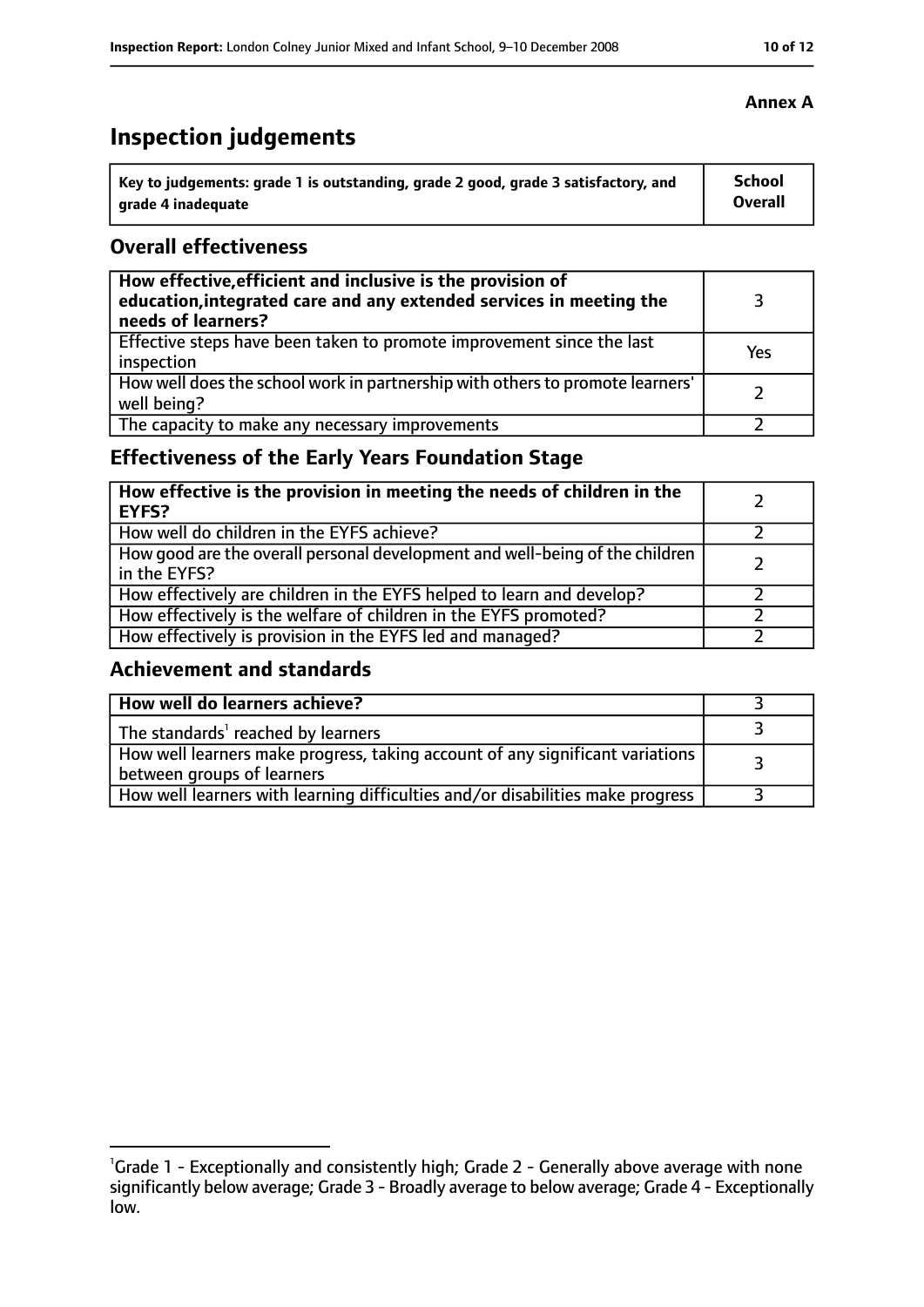# **Personal development and well-being**

| How good are the overall personal development and well-being of the<br>learners?                                 |  |
|------------------------------------------------------------------------------------------------------------------|--|
| The extent of learners' spiritual, moral, social and cultural development                                        |  |
| The extent to which learners adopt healthy lifestyles                                                            |  |
| The extent to which learners adopt safe practices                                                                |  |
| The extent to which learners enjoy their education                                                               |  |
| The attendance of learners                                                                                       |  |
| The behaviour of learners                                                                                        |  |
| The extent to which learners make a positive contribution to the community                                       |  |
| How well learners develop workplace and other skills that will contribute to<br>their future economic well-being |  |

# **The quality of provision**

| How effective are teaching and learning in meeting the full range of<br>learners' needs?              |  |
|-------------------------------------------------------------------------------------------------------|--|
| How well do the curriculum and other activities meet the range of needs and<br>interests of learners? |  |
| How well are learners cared for, quided and supported?                                                |  |

# **Leadership and management**

| How effective are leadership and management in raising achievement<br>and supporting all learners?                                              |     |
|-------------------------------------------------------------------------------------------------------------------------------------------------|-----|
| How effectively leaders and managers at all levels set clear direction leading<br>to improvement and promote high quality of care and education |     |
| How effectively leaders and managers use challenging targets to raise standards                                                                 |     |
| The effectiveness of the school's self-evaluation                                                                                               |     |
| How well equality of opportunity is promoted and discrimination eliminated                                                                      |     |
| How well does the school contribute to community cohesion?                                                                                      |     |
| How effectively and efficiently resources, including staff, are deployed to<br>achieve value for money                                          | 3   |
| The extent to which governors and other supervisory boards discharge their<br>responsibilities                                                  | 3   |
| Do procedures for safequarding learners meet current government<br>requirements?                                                                | Yes |
| Does this school require special measures?                                                                                                      | No  |
| Does this school require a notice to improve?                                                                                                   | No  |